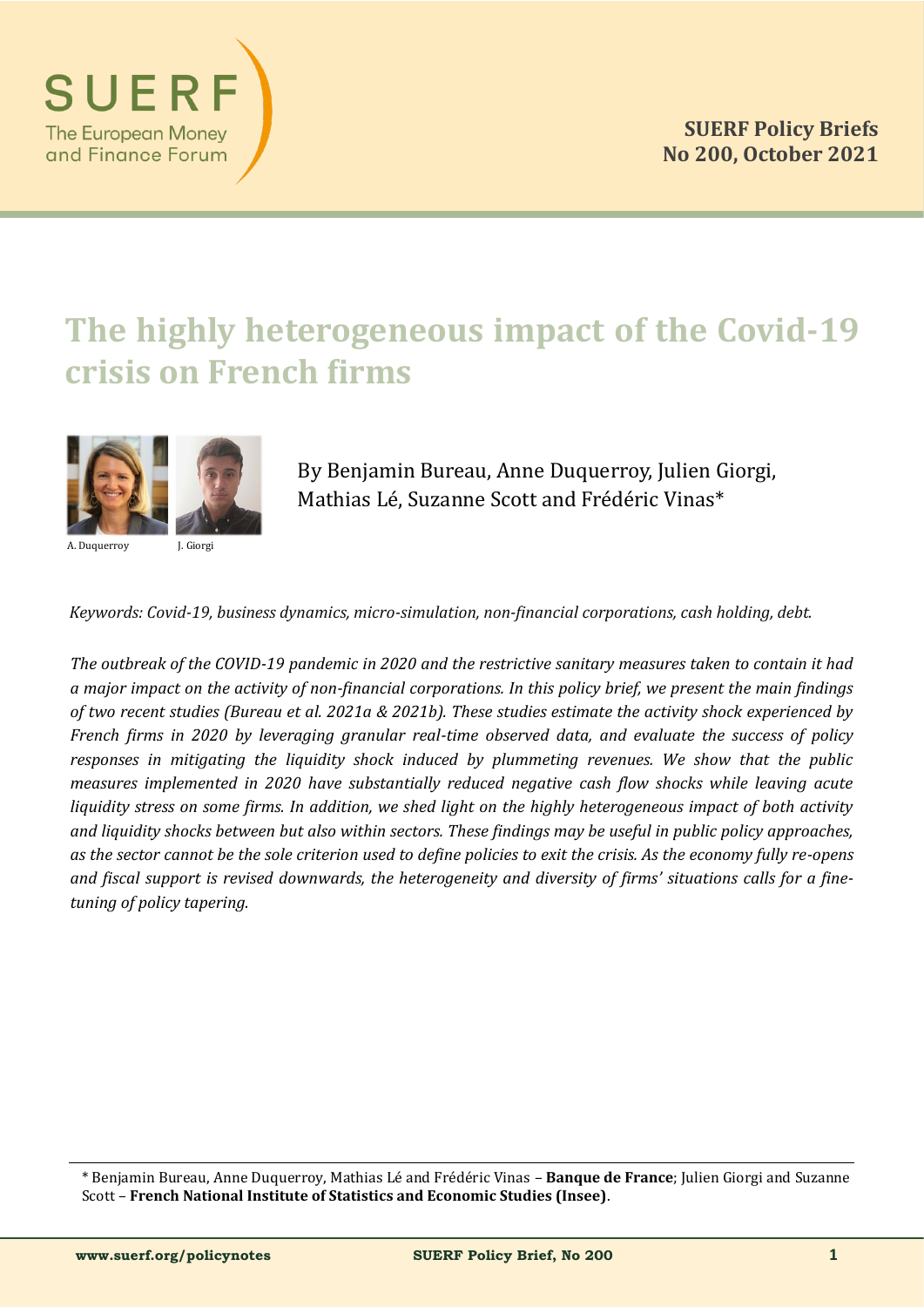## **A brutal shock to economic activity that varies significantly across sectors**

Business sectors have been affected in different ways by the sanitary restrictions – both in the cross-section and over time – depending on the intensity and duration of lockdown policies and of legally mandated business closures. However, even *within* a given business sector, subject to the same level of activity restrictions, firms have not been uniformly impacted by the Covid-19 shock. Quantifying the exact extent of this heterogeneity *between* and *within* sectors is critical to improve our understanding of the Covid-19 crisis and to shape more efficient policy responses.

Using the real turnover data of individual firms (measured using monthly VAT returns) for a sample of more than 645,000 French companies, we build individual monthly series of corporate sales throughout 2020. We then quantify the *activity shock* suffered by each firm by comparing this observed level of turnover in 2020 with the level that would have been expected in the absence of a crisis, referred to as the *counterfactual*1.

On average, we see a substantial drop in turnover – of around 27% – during the first lockdown in France between March and May 2020, followed by a partial recovery from June to September, a small shock induced by the second lockdown in Fall and a relative stabilization at the end of year.



#### **Figure 1: Evolution of the aggregate shock to activity over 2020**

In addition to differing in terms of intensity, the first and second lockdowns also differ with respect to the number of sectors affected. The first lockdown (March-April) is a widespread shock that hit all sectors, although to differing degrees. The most affected sector is by far *Accommodation and Food Services*, followed by the *Manufacture of Transport Equipment*, while the least affected one was *Information and Communication Technology (ICT)*. For the second lockdown (October-November), during which restrictions were more localized,

Source: Bureau et al. (2021a)

<sup>&</sup>lt;sup>1</sup> See Bureau *et al.* (2021a) for a presentation of the method used to estimate such a counterfactual at the individual level.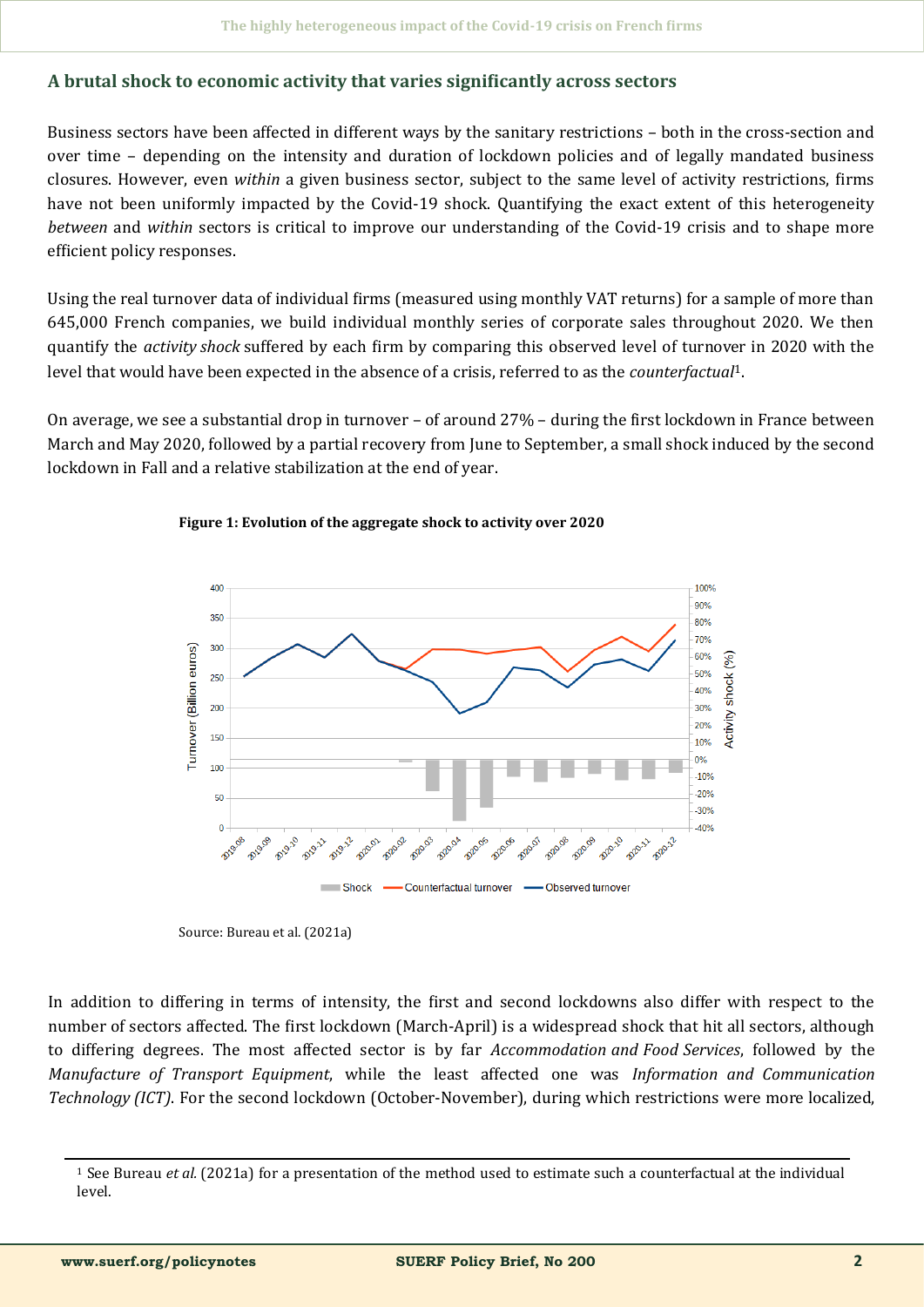the findings are very different. Apart from *Accommodation and Food Services*, and *Personal Services*, most sectors experience only a slight decline in activity. This divergence mostly relates to the more limited restrictions of this lockdown, but corporate flexibility also plays a part, as some businesses have managed to successfully adapt to new operating conditions.

## **Sector-level shocks hide significant differences in firm situations**

Moving beyond sectoral breakdown, we assess how individual trajectories differed in 2020, compared with what would have prevailed in a "normal" year. Note that, even in normal times, in absence of major shocks, trajectories vary widely (across sectors and) across firms within sectors. However, the 2020 crisis strongly amplifies these divergences: the dispersion *within* each sector is wider in 2020 than in a "normal" year.

To capture the nature and extent of the sectoral heterogeneity at a very granular level, the overall variance in individual shocks is broken down into an *inter-sectoral* component (reflecting the dispersion between sectors at a granular level, which maps the level at which legal restrictions applied) and an *intra-sectoral*, residual component. At the peak of the crisis (April 2020), the sectoral dimension "only" explains 23% of the variance in shocks (up to 48% when weighted by firm employment). It plays a much bigger role though than during a "normal" year: indeed the sectoral dimension explains less than 2.5% of the overall variance in any given month in 2019, and even less when we weight by firm employment.

This increased *intra-sectoral* disparity between activity shocks in 2020 may reflect a higher prevalence of large shocks, or uneven exposures or adaptation capabilities to the crisis within sectors. It may also stem from the fact that, in certain sectors, not all firms are subject to the same constraints in 20202.

## **The ambiguous role of business reorganization**

To better understand the factors underlying the diversity of individual situations, we use an auxiliary survey about the consequences of the sanitary crisis on business organization and activity (Duc and Souquet, 2020). We show that the business sector is the dominant factor explaining firms' activity shock trajectory in 2020. However, conditional on the business sector, other dimensions are associated with significant changes in the probability of having a "distressed" profile of activity<sup>3</sup>. In particular, we show that exporters have a higher probability to belong to the group of the most distressed firms, probably because of the negative spillovers induced by the trade channel. Reorganization of activity and pooling of resources with other companies is linked to a higher probability of belonging to both the least affected group of firms and the most affected group. This result may highlight the fact that firms with a quick reorganization process are better able to maintain their turnover. On the other hand, pooling resources or reorganizing the production process may be a *consequence* of economic difficulties for some other firms.

<sup>2</sup> In the retail sector, for example, the authorities' decision on which shops to close was based on a more refined sectoral breakdown than the one used in this variance analysis.

<sup>3</sup> Beforehand, we perform a dynamic analysis of these shocks at firm level and we classify the various shock trajectories using time series clustering. This leads us to identify 4 representative profiles of shock trajectories during the year 2020: (i) the "unaffected" firms (36% of firms and 42% of aggregate employment), (ii) the "resilient" firms (38% of firms and 44% of the aggregate employment), the "lockdown sensitive" firms (20% of firms and 12% of aggregate employment) and the "distressed" firms (6% of firms and 2% of aggregate employment).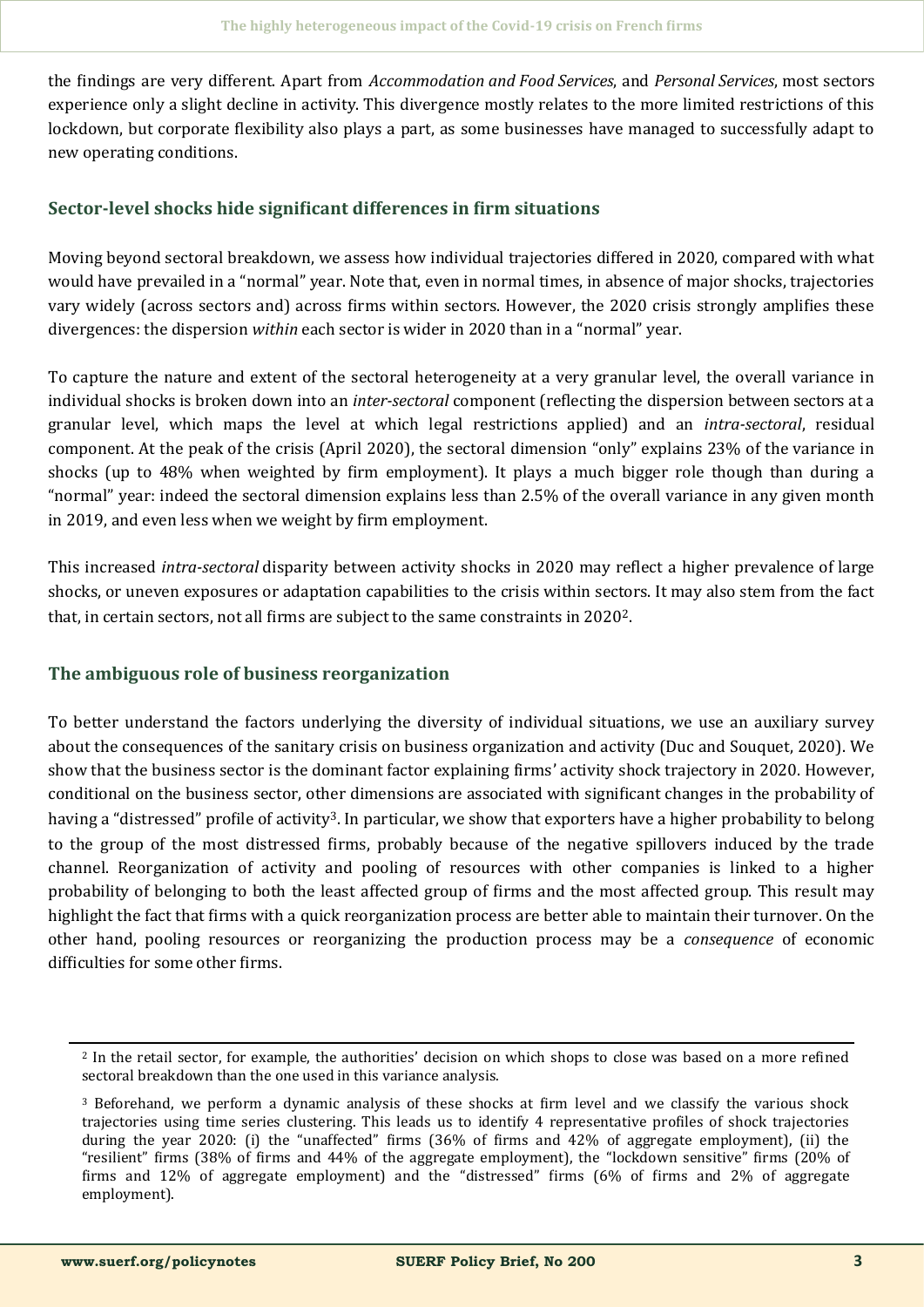## **From activity shock to liquidity shock …**

Using the above activity shocks, we now examine how these *real shocks* translate into *cash flow shocks* and whether French firms can cope with them. Doing so, we turn to a key policy question: how efficient was fiscal policy to help non-financial corporations stay afloat?

### **A micro-simulation model to assess the financial consequences of the Covid crisis**

We develop a micro-simulation model to assess, on an individual basis, the impact of the Covid crisis on the financial situation of more than 645,000 companies in France in 2020 (Bureau *et al.*, 2021b) with a particular focus on the offsetting impact of government support measures. To this end, we combine a wide range of observed individual company data including monthly 2020 VAT returns, use of short-time work in 2020, deferred social security contributions in 2020, company financial statements in 2018 and pre-crisis Banque de France credit rating.

Our analysis focuses on liquidity and our main indicator is the "cash flow shock" (*before* or *after* public support measures). It corresponds to cash flow from operations after taking into account investments, dividends and interest payments but before any additional increase in debt or exhaustion of cash buffers. At constant level equity and excluding asset disposals, the pre-financing cash flow therefore corresponds to a *change in net financial debt*4.

At the aggregated level, the impact of the crisis on corporate net debt in France is relatively limited: 0.8% or EUR 17 billion at the end of 2020, compared with an increase of EUR 51.5 billion in 2019 (Banque de France, 2021). This results from an extremely sharp increase in the gross debt of non-financial corporations (NFCs) - which rises by 12.2% (EUR 217 billion) - and to an equally strong and offsetting increase in liquidity holdings (28.6% or EUR 200 billion). To the extent that different firms make up the debt and liquidity amount, this macro picture can be very misleading. Our objective is to go beyond the macroeconomic picture and shed light on the dispersion of this financial impact among companies.

## **Cash flow shocks experienced by non-financial companies were very heterogeneous**

In our simulations, companies experiencing a negative cash flow shock see their total net debt increase by around EUR 200 billion whereas those recording a positive shock see their total net debt decrease by about the same amount.

The heterogeneity of cash flow shocks is marked between sectors (*before* and *after* public support measures) as well as *within* each sector. For example, even within *Accommodation and Food Services* – the hardest-hit sector during the crisis – nearly 20% of NFCs see an increase in liquidity holdings in 2020 after support measures. The substantial share of companies recording a positive cash flow shock in each sector can be primarily attributed to the organizational ability of some companies to adapt, for example by using remote selling or developing their online presence, thus mitigating the initial impact of Covid on their activity. These findings may be useful in public policy approaches, as the sector cannot be the sole criterion used to define policies to exit the crisis.

<sup>4</sup> It should not be confused with the actual change in liquidity holdings: a negative cash flow shock will not result in a decrease in liquidity holdings if it is accompanied by an at least equivalent increase in gross financial debt.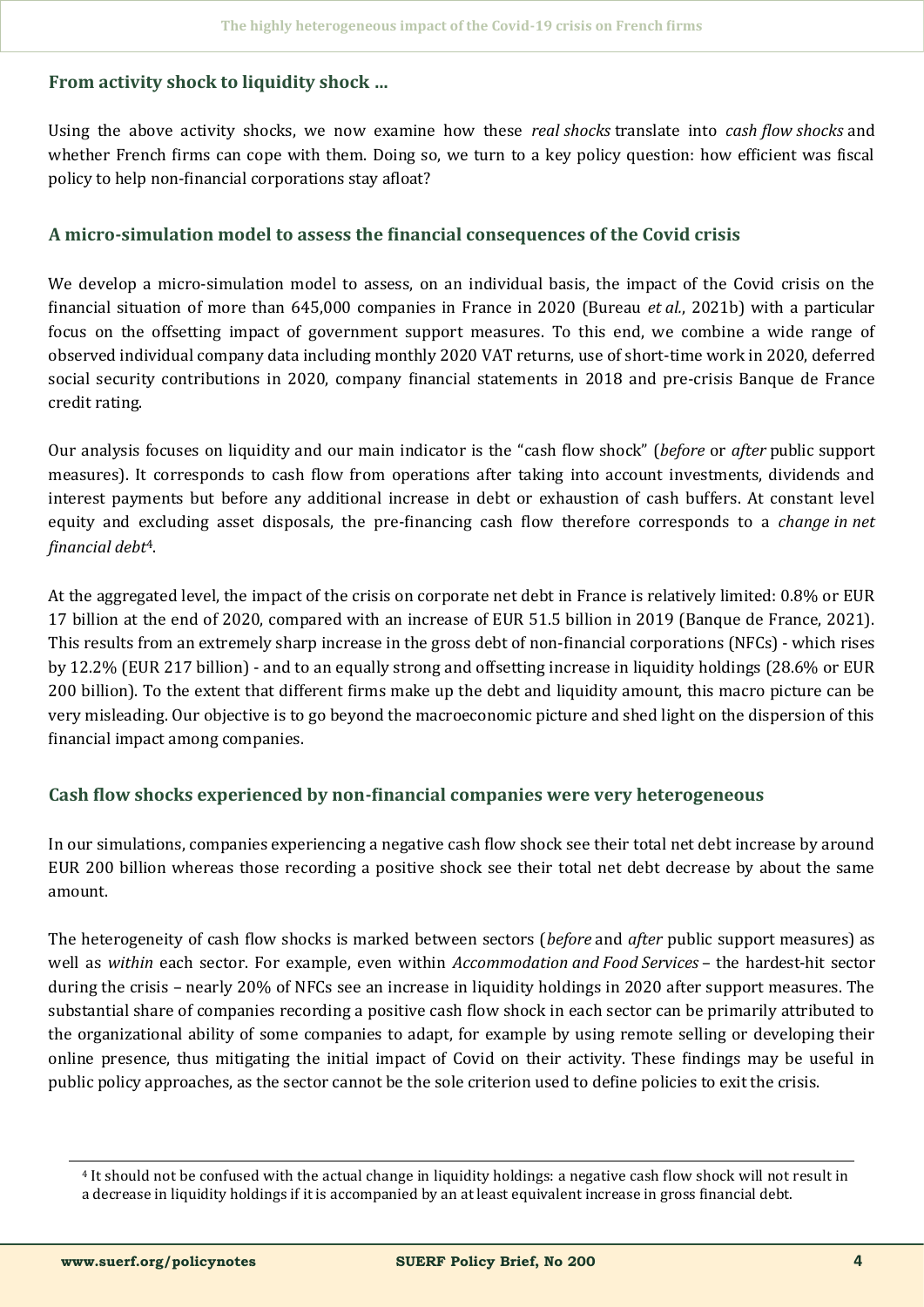

**Figure 2: Share of companies with a positive or negative cash flow shock in 2020. Sectoral breakdown.**

Note: % of companies, weighted by employment, with a strong (> 30 days of sales) or moderate (< 30 days of sales) deficit (or increase) in cash flow in 2020. Source: Bureau et al. (2021b).

The occurrence and intensity of negative cash flow shocks at the end of 2020 is also correlated with the company's pre-crisis credit risk (as measured by the Banque de France internal credit rating). Lower-rated companies not only experience more negative cash flow shocks but also "larger" ones (more than one month of turnover). Companies' size, however, appears to be a secondary determinant of negative cash flow shocks.

To sum up, our analysis sheds light on the highly heterogeneous impact of both activity and liquidity shocks between but also *within* sectors. As the economy fully re-opens and fiscal support is revised downwards, the heterogeneity and diversity of firms' situations calls for a fine-tuning of policy tapering.

## **Support measures reduce negative cash flow shocks … but without a return to normal**

In 2018, the distribution of companies experiencing negative or positive liquidity shocks was balanced (50% vs 50%), which reflects the "normal" life of companies. Net financial debt increases or decreases as a function of the company's business activity or asset purchases and disposals without necessarily determining its financial situation. The crisis alters this distribution. We estimate that some 60% of the shocks would be negative, and 40% positive, without government interventions and without adjustments to investment spending and dividends. These adjustments in the behavior of companies are however insufficient on their own to absorb the shock.

Next, we take into account the most widely used policies that have been implemented in France to support corporate liquidity: cash grants to companies under the short-term work scheme, cash advances related to corporate and social taxes deferral, and subsidies to hardest hit small firms ("Solidarity Fund"). We estimate that once the support measures are taken into account, the relative share of companies recording a positive cash flow shock is no longer significantly different from a normal year (53% in 2020 vs 50% in 2018). However, the dispersion of these shocks is greater. While, in 2018, 13% of companies experience a "strong" increase in net debt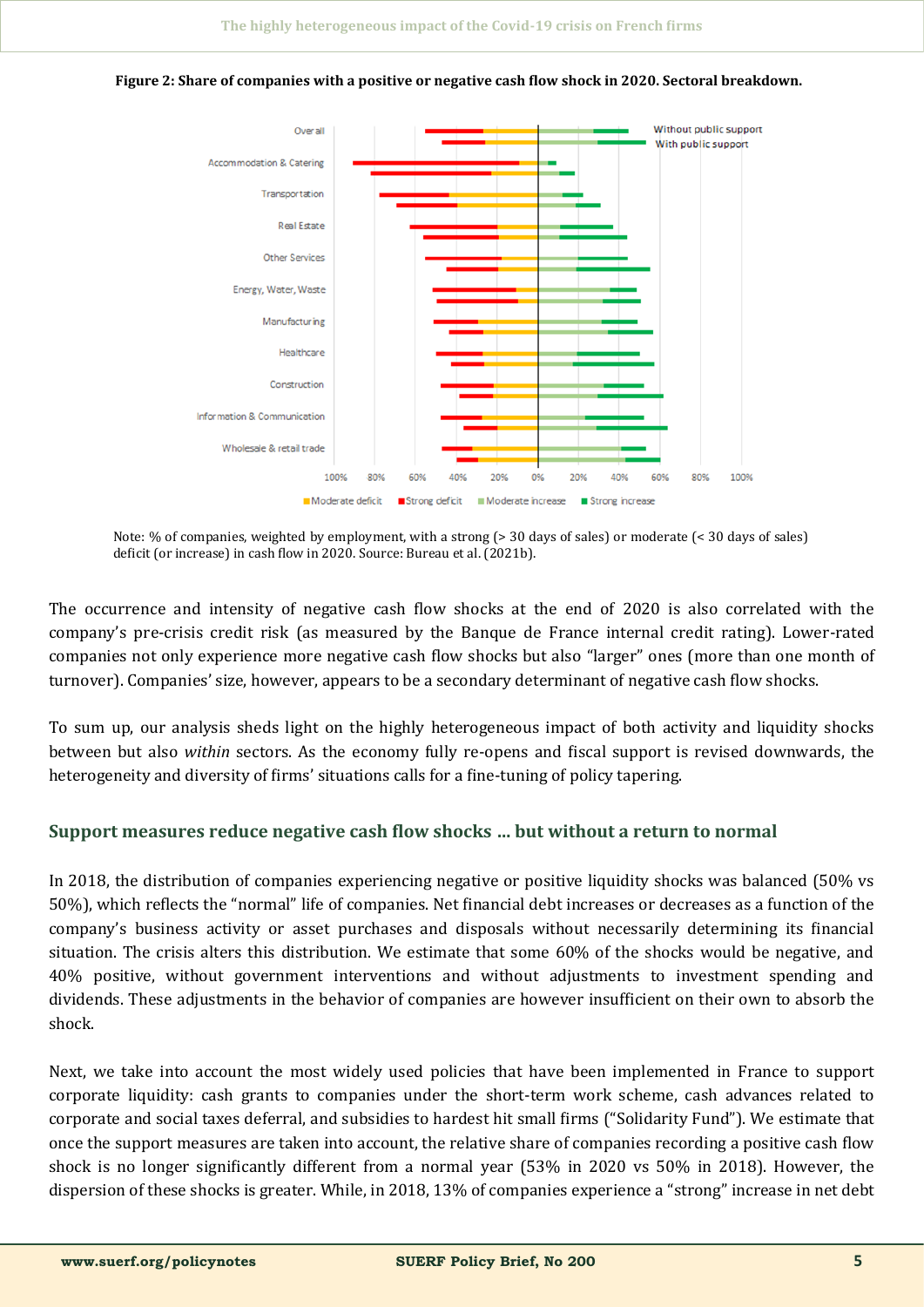(more than one month of turnover), this figure reaches 21% in 2020. Conversely, while only 10% of companies see a "strong" reduction in their net debt in 2018, this figure reaches almost 25% in 2020.

Skewing of the distribution tails is even more pronounced for the most fragile companies, assessed on the basis of their credit rating at the start of the crisis. The share of these companies experiencing an increase in net debt reaches 28% in 2020, compared with 15% in 2018, suggesting that the situation of vulnerable companies became even more precarious.

Overall, our analysis contributes to a better understanding of the magnitude and the scope of real activity shocks experienced by firms, the distribution of the resulting cash-flow shocks across firms and finally the extent to which public support measures help firms to cope with these liquidity shocks.

#### **Figure 3: Share of companies with a positive or negative cash flow shock in 2020 under various scenarios and in 2018.**



Note: % of companies, weighted by employment, with a strong (> 30 days of sales) or moderate (< 30 days of sales) deficit (or increase) in cash flow in 2020. Source: Bureau et al. (2021b).

#### **References**

Banque de France, "L'impact de la crise du Covid-19 sur la situation financière des entreprises et des ménages en 2020", 2021.

Bureau, B., Duquerroy, A., Giorgi, J., Lé, M., Scott, S. and F. Vinas, "Corporate Activity in France amid the Covid-19 Crisis. A Granular Data Analysis", [Banque de France WP #823](https://publications.banque-france.fr/en/corporate-activity-france-amid-covid-19-crisis-granular-data-analysis) / Insee WP #2021-02, 2021a.

Bureau, B., Duquerroy, A., Giorgi, J., Lé, M., Scott, S. and F. Vinas, "What Individual Data Tells us about the Covid-19 Impact on Corporate Liquidity in 2020", [Banque de France WP #824](https://publications.banque-france.fr/sites/default/files/medias/documents/wp824.pdf) / Insee WP #2021-03, 2021b.

Duc, C. and C. Souquet, "Impact of COVID-19 crisis on business organisation and activity", Insee Premiere #1830, 2020.